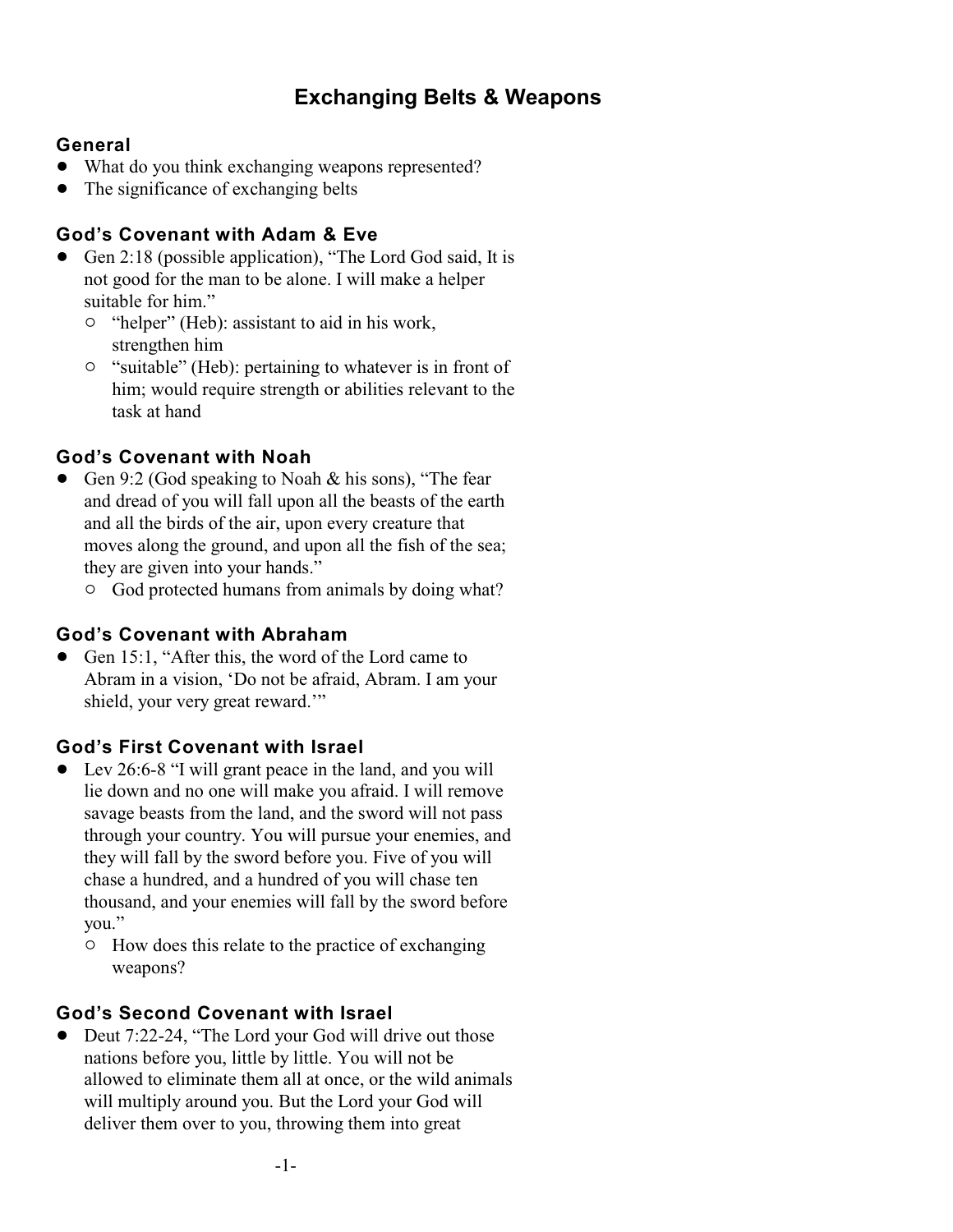confusion until they are destroyed. He will give their kings into your hand, and you will wipe out their names from under heaven. No one will be able to stand up against you; you will destroy them."

 $\circ$  How does this relate to the practice of exchanging weapons?

#### **David and Jonathan's Covenant**

- 1 Sam 18:3-4, "And Jonathan made a covenant with David because he loved him as himself. Jonathan took off the robe he was wearing and gave it to David, along with his tunic, and even his sword, his bow and his belt."
- 1 Sam 19:1-2 (Saul became extremely jealous of David because he was so popular with the people), "Saul told his son Jonathan and all the attendants to kill David. But Jonathan was very fond of David and warned him."
- $\bullet$  1 Sam 20:1-4

Then David fled from Naioth at Ramah and went to Jonathan and asked, "What have I done? What is my crime? How have I wronged your father, that he is trying to take my life?"

"Never!" Jonathan replied. "You are not going to die!" Look, my father doesn't do anything, great or small, without confiding in me. Why would he hide this from me? It's not so!"

But David took an oath and said, "Your father knows very well that I have found favor in your eyes, and he has said to himself, 'Jonathan must not know this or he will be grieved.' Yet as surely as the Lord lives and as you live, there is only a step between me and death.'

Jonathan said to David, "Whatever you want me to do, I'll do for you."

- " What did Jonathan offer to do and what was the potential cost?
- $\circ$  What does this reveal about the strength of the covenant bond?
- $\bullet$  1 Sam 20:30-33

Saul's anger flared up at Jonathan and he said to him, "You son of a perverse and rebellious woman! Don't I know that you have sided with the son of Jesse to your own shame and to the shame of the mother who bore you? As long as the son of Jesse lives on this earth, neither you nor your kingdom will be established. Now send and bring him to me, for he must die!"

"Why should he be put to death? What has he done?" Jonathan asked his father. But Saul hurled his spear at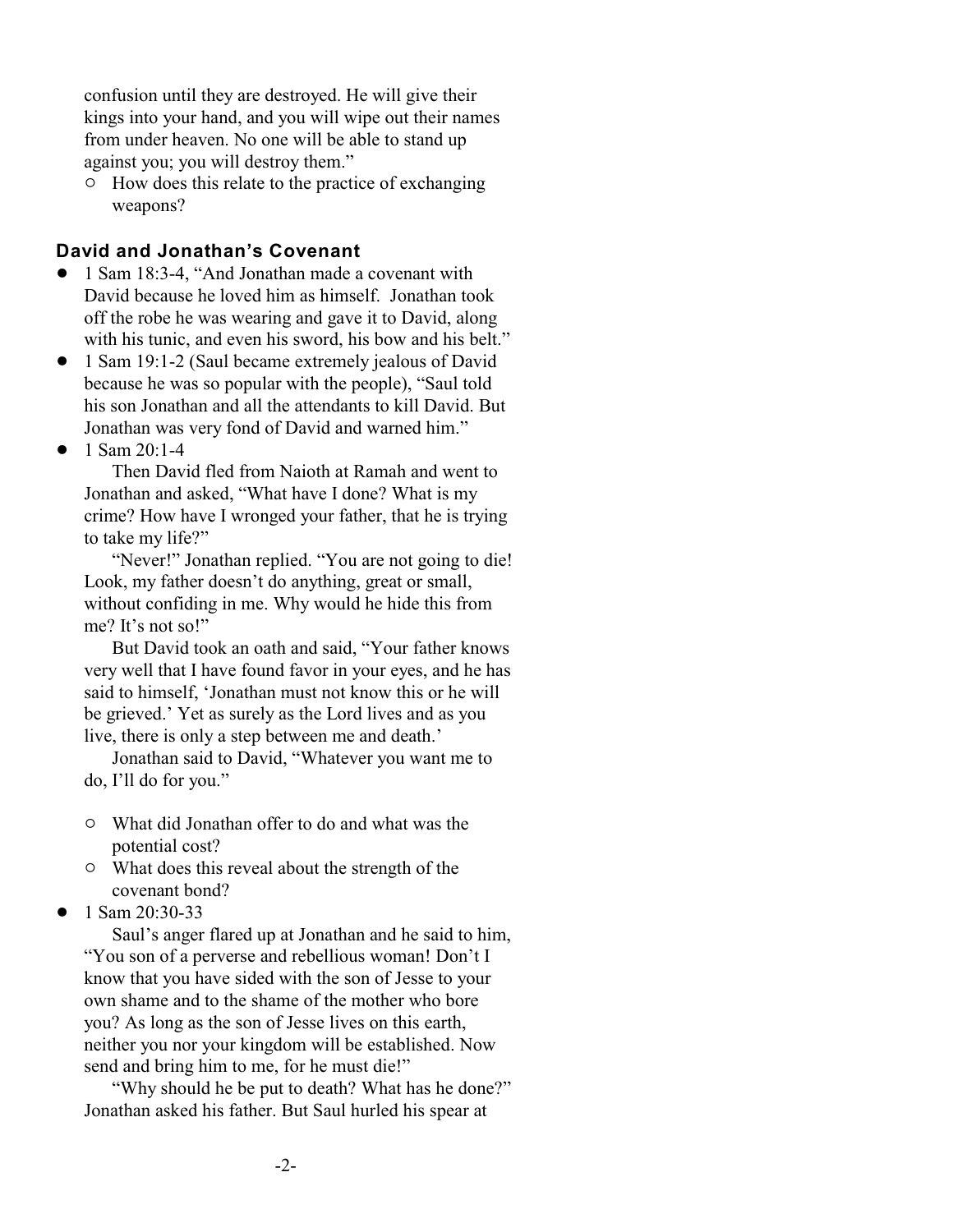him to kill him. Then Jonathan knew that his father intended to kill David.

# **God's Covenant with David**

- Ps 89:21-23 (God speaking to David), "My hand will sustain him; surely my arm will strengthen him. No enemy will subject him to tribute; no wicked man will oppress him. I will crush his foes before him and strike down his adversaries."
	- $\circ$  How does this relate to the practice of exchanging belts and weapons?

# **God's New Covenant with Christians**

- $\bullet$  Exchanging belts (pledging strength, support & abilities)
	- $\circ$  Eph 1:19, "... and his incomparably great power for us who believe. That power is like the working of his mighty strength . . . ."
	- $\circ$  Eph 3:20, "Now to him who is able to do immeasurably more than all we ask or imagine, according to his power that is at work within us . . . ."
	- $\circ$  Eph 6:10, "Finally, be strong in the Lord and in his mighty power."
		- How do these three verses relate to the practice of exchanging belts?
	- $\degree$  2 Co 12:10, "That is why, for Christ's sake, I delight in weaknesses, in insults, in hardships, in persecutions, in difficulties. For when I am weak, then I am strong."
		- How does this relate to the practice of exchanging belts?
- ! Exchanging weapons (pledging protection)
	- <sup>o</sup> Rom 5:8, "But God demonstrates his own love for us in this: while we were still sinners, Christ died for  $_{\rm us}$ "
	- $\circ$  Gal 1:14, "... who gave himself for our sins to rescue us from the present evil age . . . ."
		- What does it mean, Jesus "gave himself"?
		- What benefit do we receive from his death, according to this verse?
	- $\degree$  2 Co 10:3-5, "For though we live in the world, we do not wage war as the world does. The weapons we fight with are not the weapons of the world. On the contrary, they have divine power to demolish strongholds. We demolish arguments and every pretension that sets itself up against the knowledge of God, and we take captive every thought to make it obedient to Christ."